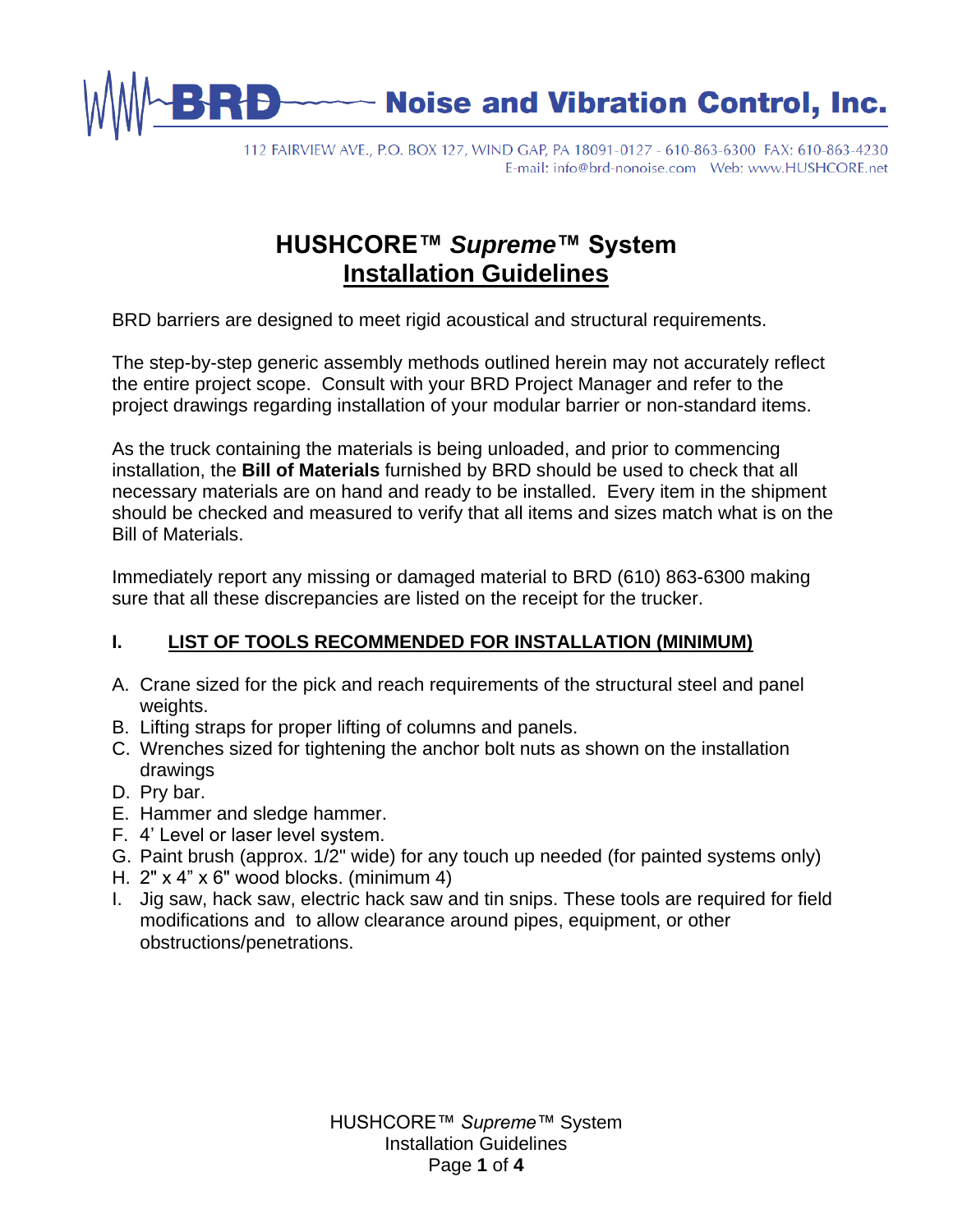#### II. **PLANNING**

Prior to beginning installation of your barrier system review the drawings which may include some or all of the below:

**Plan View -** showing the general foundation and column layout

**Elevations –** showing all walls viewed from the outside of the barrier and in some instances Internal Elevations.

**Panel Layout Plan –** showing the proper layout for the panels by mark-#.

**Detail Sheet –** showing all necessary details keyed to their appropriate location on either the Plan Views or Elevations.

Panels and connector components are keyed to the drawings and Bill of Materials in the following manner:

- 1. Panels are marked on the drawings by Panel Mark Number (i.e. 1-1, 1-2, etc.) and by the nominal size of the panel (i.e. 48x108 is a 48" x 108" panel). NOTE: Actual panel sizes could measure slightly undersized from the dimensions on the drawings to allow for column web thicknesses and tolerances.
- 2. Connector and Joiner components are indicated on the Drawings by type and length .
- 3. Please review drawings and details to determine **corner configurations** and **door and frame assembly method** used on your barrier.

#### **III. SET STRUCTURAL COLUMNS**

First, Survey all the foundations and anchor bolts. Check each set of anchor bolts for proper layout and center-to-center dimensions. Call BRD immediately if there are any variations from the installation drawings. If dimensions are OK, set all the leveling nuts accordingly such that the bottoms of all base plates are at the same elevation.

Using the crane (or hoist system) set each column on the anchor bolts. Ensure that the column configuration and mark # match the location on the installation drawings. Plum and square each column then tighten anchor bolt nuts.

Set all columns and anchor to foundations. Recheck spacing and center-to-center dimensions before starting panel installation.

Refer to the project drawings for rooftop installations which will require project specific anchorage and attachment methodologies.

> HUSHCORE™ *Supreme™* System Installation Guidelines Page **2** of **4**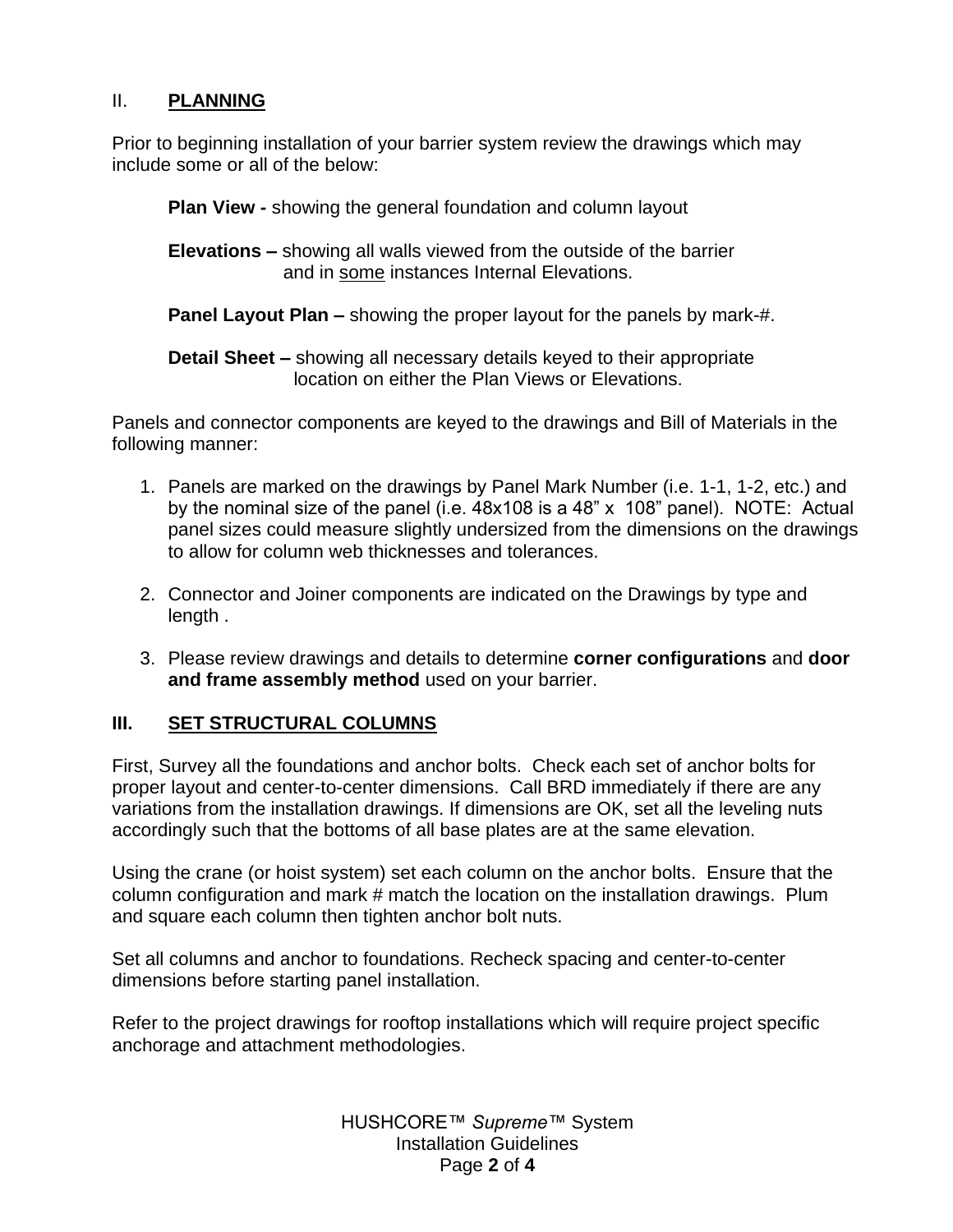#### **IV. PANEL INSTALLATION**

Once all columns are set you can begin the panel installation phase. The crating system is designed as the "staging" container as well so be careful when starting to remove panels from the crate. DO NOT LIFT PANELS STRAIGHT OUT of the packing crates. This will be difficult to do and has the potential to scratch the panels.

Remove the side wall (long side) of the crate and place some type of clamp at the top of the end wall to hold the panels in the vertical position. Once you are ready to start lifting panels move the clamp back to support the rest of the panels in the crate by freeing the first panel so it can be removed. Set the panel at the edge, or near the edge, of the crate on some wood blocking to allow you to secure your padded lifting strap around the center of the panel.

Properly secure the strap system to the center of the panel. Lift the panel slightly to ensure the panel is centered on the strap and will not lift out of level. Make sure that panels and steel are safely secured for each lift and are not carried overhead above people below.

The internal mounted barrier systems are designed as post and beam construction so the panels will be lifted to the top of the columns and lowered down between each column. For externally mounted barriers, the panels are supported top and bottom on structural angles spanning column to column.



For internal panel mounting, lift and set the first panel such that the bottom of the panel is set on the top of the column base plate. The panels are designed to handle all the load at the ends so there is no need for support across the span. Lower the next panel the same way only as the panel approaches the previously installed panel insert some wood blocking at each end. Lower the panel onto the wood blocking. This will then allow you to

> HUSHCORE™ *Supreme™* System Installation Guidelines Page **3** of **4**